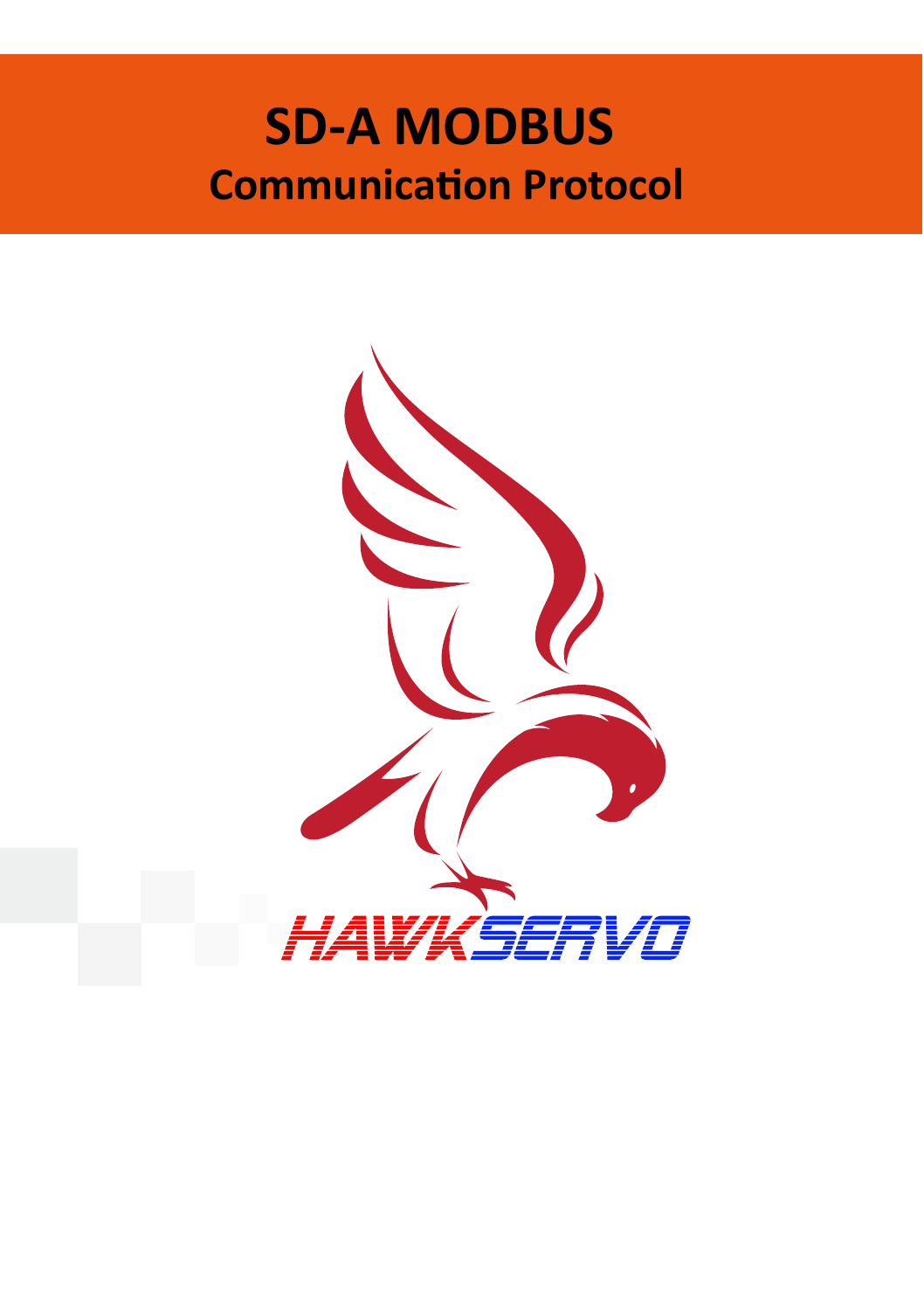# Appendix A: MODBUS Communication Protocol

MSD200A series servo driver supplys RS485 communication interface (CN3), and supports MODBUS communication protocol.User can do centralized control by computer or PLC,set driver motion command,revise or read function code parameter,read driver's working condition and fault information,and so on.

## 1. Protocoll Content

This communication prtocol defines information content of transmission and use format in serial communication. Including: Polling (or broadcast); Hosts coding method,contents including:Commanding motion's function code, transfering data and error checking.Slae responding also adops same structure,contents including: Motion confirm,returning data,error checking and so on.If slave goes wrong when receive information,or can not finish the motions host required,it will organize a fault information as responding feedback to host.

## 2.Application Method

Driver connect to "single host and some slaves" PC/PLC control network which have RS232/RS485 BUS.

## 3.Bus Structure

(1) Interface Method

RS485 hardware interface

(2) Transmission Method

x transmission method. Only one between<br>her one only receive datas at the same<br>frame in the form of message when in<br>process.<br>stem. Slave address setting range is<br>ddress.The slave address must be only one in<br>- 112 Asynchronous serial,half-duplex transmission method.Only one between host and slave sends datas, the other one only receive datas at the same time.The data is sent by frame and frame in the form of message when in serial asynchronous communication process.

(3) Topological Structure

Single host and some slaves system.Slave address setting range is 1~247,0 is broadcast communication address.The slave address must be only one in network.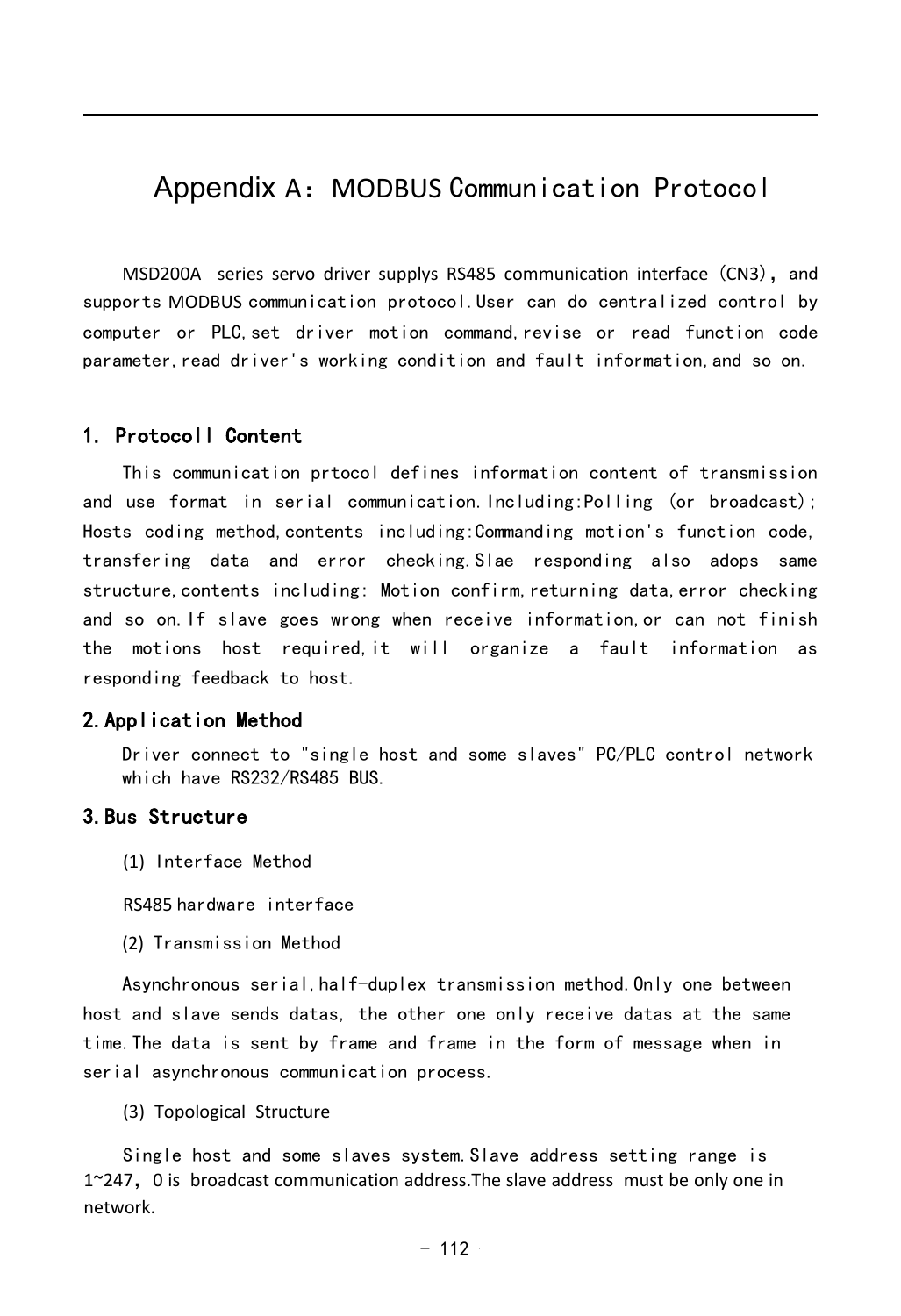## 4.Communication Description

MSD200A Serial servo driver communication protocol is an asynchronous serial master - slave ModBus communication protocol.Only one device (host) in the network can establish a protocol (called "query/command").Other devices (slave machines) can only respond to the "query/command" of the host by providing data, or act accordingly according to the "query/ command" of the host.Host in this refers to the personal computer (PC), industrial control equipment or programmable logic controller (PLC), etc., slave refers to the MSD200A driver.The host can not only communicate with a slave machine, but also publish broadcast information to all slave machines.The slave machine returns a message (called a response) for each individually accessed host "query/command" and does not need to respond back to the host for the broadcast message sent by the host.

## 5.Communication Data Structure

MSD200A series servo driver ModBus communication data formate as follows:

In RTU mode, messages are sent at least once every 3.5 characters.Under the network baud rate in the multiple character time, this is the easiest to achieve.The first field of transmission is the device address.The transfer characters available are hexadecimal 0...9,A...F.The network device continuously detects the network bus, including the pause interval.When the first domain (address domain) is received, each device decodes it to determine whether to send it to itself.After the last transmission character, a pause of at least 3.5 characters marks the end of the message.A new message may begin after this pause.

The entire message frame must be transmitted as a continuous stream.If there is a pause of more than 1.5 characters before the frame is completed, the receiving device will refresh the incomplete message and assume that the next byte is the address field of a new message.Similarly, if a new message begins with the previous message in less than 3.5 characters, the receiving device will consider it a continuation of the previous message.This will result in an error because the value in the final CRC field cannot be correct.

| <b>RTU Frame Format:</b> |  |
|--------------------------|--|
|--------------------------|--|

| Frame header START      | 3.5 Character time                                  |
|-------------------------|-----------------------------------------------------|
| Slave address ADR       | Communication time: 1~247                           |
| Command code CMD        | 03: read slave parameter; 06: write slave parameter |
| Data content DATA (N-1) | Data content:                                       |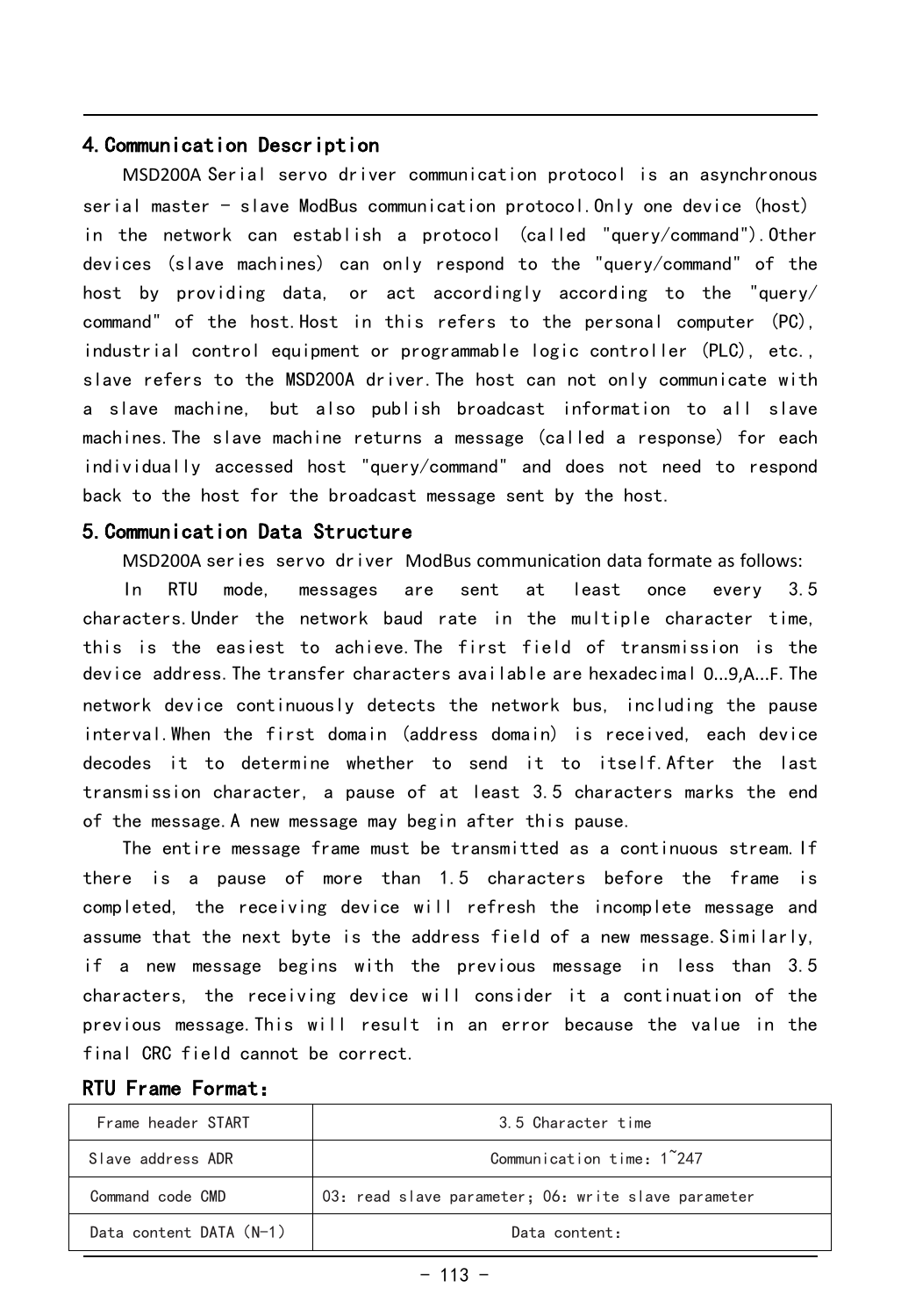| Data content DATA (N-2) |                                                                                                             |
|-------------------------|-------------------------------------------------------------------------------------------------------------|
|                         | Function code parameter address, number of function<br>code parameters, function code parameter values, etc |
| Data content DATAO      |                                                                                                             |
| CRC CHK high order      | Test value: CRC value.                                                                                      |
| CRC CHK low order       |                                                                                                             |
| <b>END</b>              | 3.5 Character time                                                                                          |

CMD (Command instruction) and DATA (Data word description) Command code: 03H, Read N words (Word) (Up to 12 words can be read) For example, the start address F002 of a drive with a slave address of 01 reads two consecutive values

# Host Command information

| <b>ADR</b>                         | 01H                                |  |
|------------------------------------|------------------------------------|--|
| <b>CMD</b>                         | 03H                                |  |
| Start address high order           | <b>FOH</b>                         |  |
| Start address low order<br>02H     |                                    |  |
| 00H<br>Caculate numbers high order |                                    |  |
| Caculate numbers low order<br>02H  |                                    |  |
| CRC CHK low order                  | To be calculated its CRC CHK value |  |
| CRC CHK high order                 |                                    |  |

Slave responds information

# When set PnA.06 ones place is 0:

| ADR                    | 01H |
|------------------------|-----|
| CMD                    | 03H |
| Byte number high order | 00H |
| Byte number low order  | 04H |
| Data F002H high order  | 00H |
| Data F002H low order   | 00H |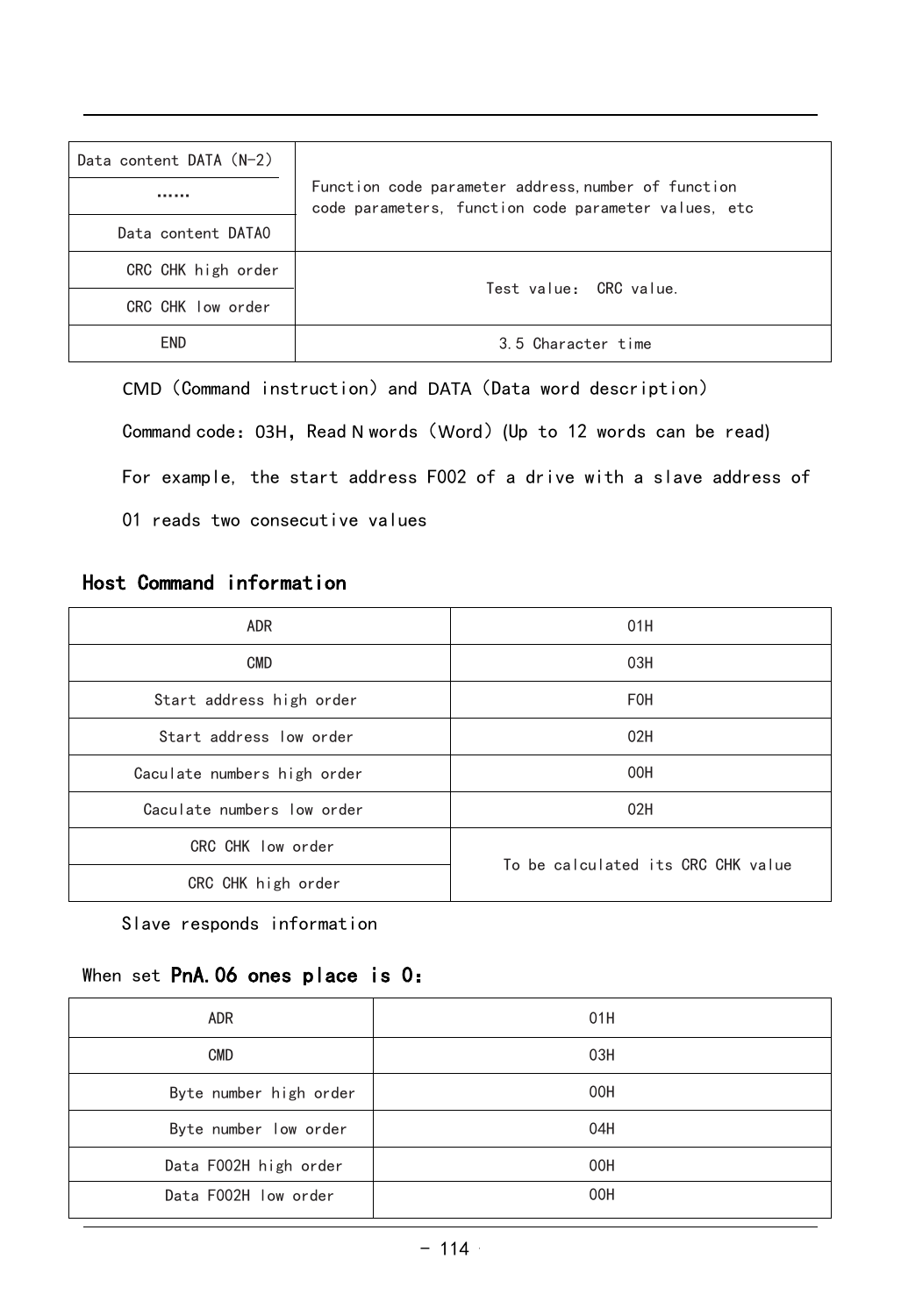| Data F003H high order | 00H                                |  |
|-----------------------|------------------------------------|--|
| Data F003H high order | 01H                                |  |
| CRC CHK low order     | To be calculated its CRC CHK value |  |
| CRC CHK low order     |                                    |  |

# PnA.06 ten digit is 1:

| <b>ADR</b>                  | 01H                                |  |
|-----------------------------|------------------------------------|--|
| CMD                         | 03H                                |  |
| Number of bytes             | 04H                                |  |
| Data F002H high order       | 00H                                |  |
| Data F002H low order        | 00H                                |  |
| Data F003H high order       | 00H                                |  |
| Data F003H low order<br>01H |                                    |  |
| CRC CHK low order           |                                    |  |
| CRC CHK high order          | To be calculated its CRC CHK value |  |

Command code: 06H, 07H, write a Word (Word), 06H command write function code save after power off, 07H command write function code do not save power off .

For example, write 5000 (1388H) to the F203H address of drive 02H from the slave.

## Host Command Information

| 02H<br>ADR<br><b>CMD</b><br>06H<br>Data address high order<br>F <sub>2</sub> H<br>03H<br>Data address low order<br>13H<br>Data content high order<br>Data content low order<br>88H<br>CRC CHK low order<br>To be calculated its CRC CHK value<br>CRC CHK high prder |  |  |  |
|---------------------------------------------------------------------------------------------------------------------------------------------------------------------------------------------------------------------------------------------------------------------|--|--|--|
|                                                                                                                                                                                                                                                                     |  |  |  |
|                                                                                                                                                                                                                                                                     |  |  |  |
|                                                                                                                                                                                                                                                                     |  |  |  |
|                                                                                                                                                                                                                                                                     |  |  |  |
|                                                                                                                                                                                                                                                                     |  |  |  |
|                                                                                                                                                                                                                                                                     |  |  |  |
|                                                                                                                                                                                                                                                                     |  |  |  |
|                                                                                                                                                                                                                                                                     |  |  |  |
|                                                                                                                                                                                                                                                                     |  |  |  |
|                                                                                                                                                                                                                                                                     |  |  |  |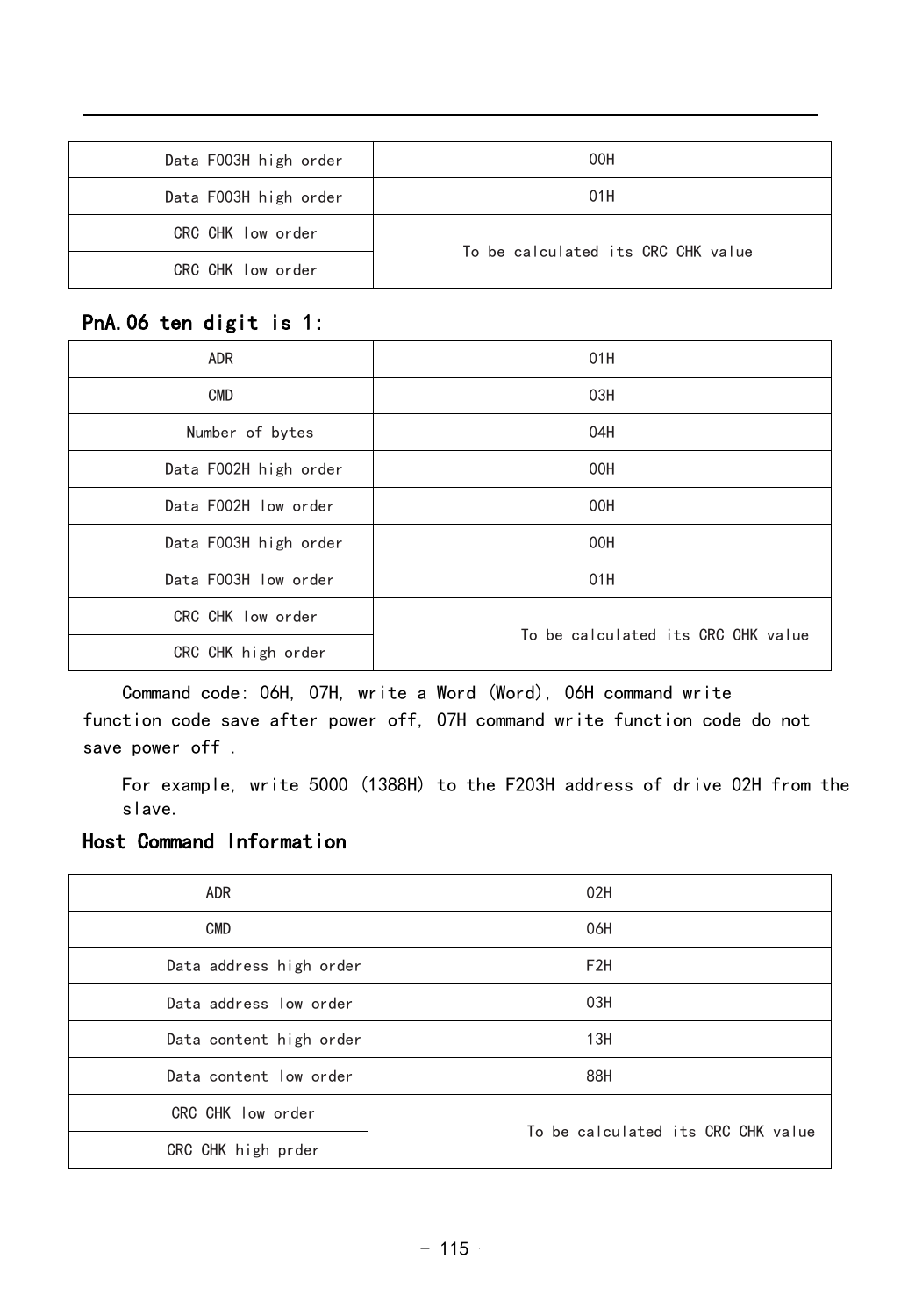## Slave respond information

| <b>ADR</b>              | 02H                                |
|-------------------------|------------------------------------|
|                         |                                    |
| <b>CMD</b>              | 06H                                |
| Data address high order | F <sub>2</sub> H                   |
|                         |                                    |
| Data address low order  | 03H                                |
|                         |                                    |
| Data content high order | 13H                                |
| Data content low order  | 88H                                |
|                         |                                    |
| CRC CHK low order       |                                    |
|                         | To be calculated its CRC CHK value |
|                         |                                    |
| CRC CHK high order      |                                    |

Check mode - CRC check mode: CRC(Cyclical Redundancy Check)

Using the RTU frame format, the message includes a crc-based error detection domain.The CRC domain detects the contents of the entire message.The CRC field is a two-byte, 16-bit binary value.It is computed by the transport device and added to the message.The receiving device recalculates the CRC of the received message and compares it to the value in the received CRC field.

The CRC starts by storing 0xFFFF and then calls a procedure to process the consecutive 8-bit bytes in the message with the values in the current register.Only 8 bits of data per character are valid for CRC, not the start and stop bits or the parity bits.

nt bit, and the highest significant bit<br>to detect if LSB is 1, the register is<br>if LSB is 0, it is not carried out. The<br>fter the last bit (bit 8) is completed,<br>ifferent or different from the current<br>value in the final regis from the register contents or (XOR), and the result moves towards the During CRC generation, each 8-bit character is separately different direction of the lowest significant bit, and the highest significant bit is filled with 0.LSB is extracted to detect if LSB is 1, the register is separate from the preset value or if LSB is 0, it is not carried out.The process is repeated eight times.After the last bit (bit 8) is completed, the next 8-bit byte is either different or different from the current value of the register alone.The value in the final register is the CRC value after all bytes in the message have been executed.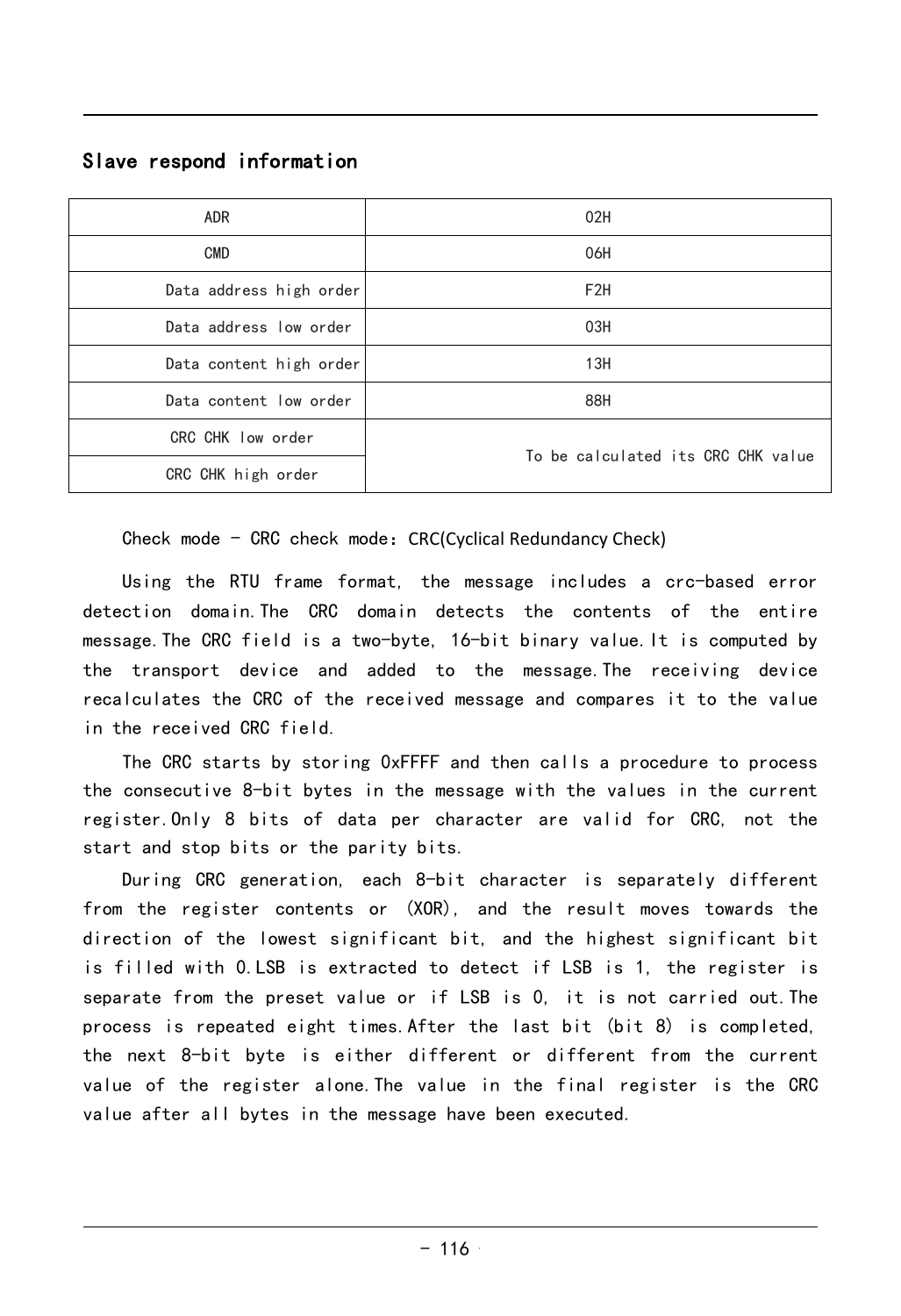When a CRC is added to a message, the low bytes are added first, then the high bytes.The CRC simple function is as follows: unsigned int crc\_chk\_value(unsigned char \*data\_value,unsigned char length){ s added to a message, the low bytes<br>th bytes. The CRC simple function is<br>rc\_chk\_value(unsigned char \*data\_value,un<br>unsigned int crc\_value=0xFFFF;<br>inti;

```
value = crc\_value \geq 1;<br>- 117s added to a message, 1<br>
sh bytes. The GRC simple<br>
rc_chk_value(unsigned char<br>
unsigned int crc_value=0xFF<br>
int i;<br>
while(length--)
while(length--)
{
      crc_value^=*data_value++;
      for(i=0; i<8; i++){
             if(crc_value&0x0001)
             \{ \qquad \qquadcrc_value=(crc_value>>1)^0xa001;
             }
             else
             {
                   crc_value=crc_value>>1;
             }
      }
}
return(crc_value);
```
}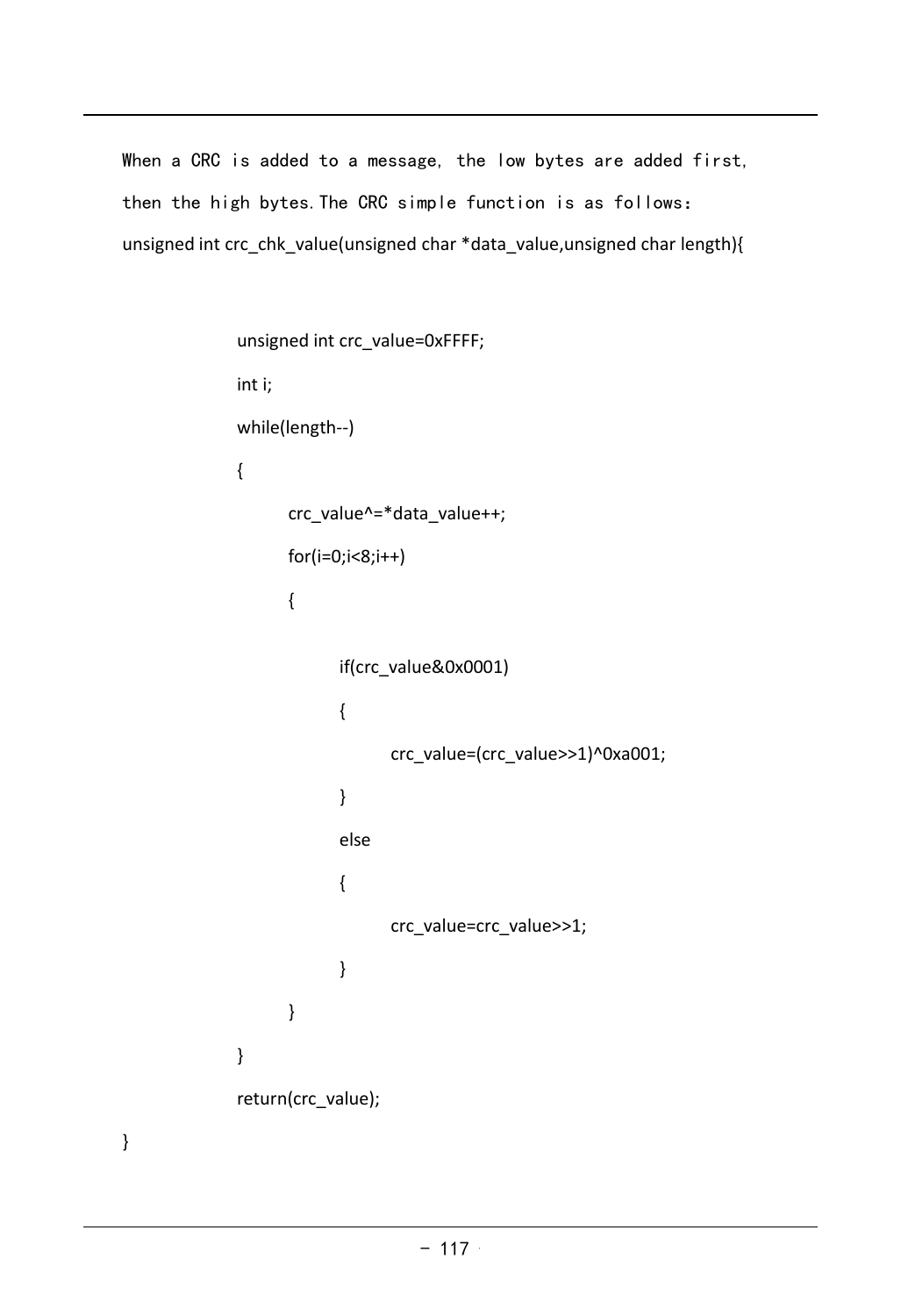```
Address definition of communication parameter
This part is the content of communication, used to control the 
operation of the drive, drive state and related parameter setting. Read
abd write function code parameters (some function codes cannot be 
changed and are only used by the manufacturer) :
Address labeling rules for function code parameters:
The rule is represented by the function code group number and label as 
the parameter address:
High order byte: F0~FF(Pn group), A0~AF(Fn group), 70~7F(U
group) 、D0~D1(dn group) 、E0~E4(En group)
Such as: Pn2.16, address is F210:
Low order byte:00~FF
```
#### Note:

this function.。

**PnF** group:Neither read parameters nor change parameters;Some parameters cannot be changed while the drive is running.Some parameters cannot be changed regardless of the state of the drive.Change function code parameters, also pay attention to the scope of parameters, units, and related instructions.

In addition, as EEPROM is stored frequently, it will reduce the lifetime of EEPROM. Therefore, some function codes in the mode of communication need not be stored, just change the value in RAM.

If it is a parameter of Pn group, the function can be realized as long as the high order F of the function code address is changed to 0.

The address of the corresponding function code is shown as follows: HIgh order byte:00~0F Low order byte:00~FF

For example, function code Pn2.16 is not stored in EEPROM, and the address is 02100210; This address can only do write RAM, invalid address when can not do read

action, read. For all parameters, you can also use the command code 07H to implement

 $- 118 -$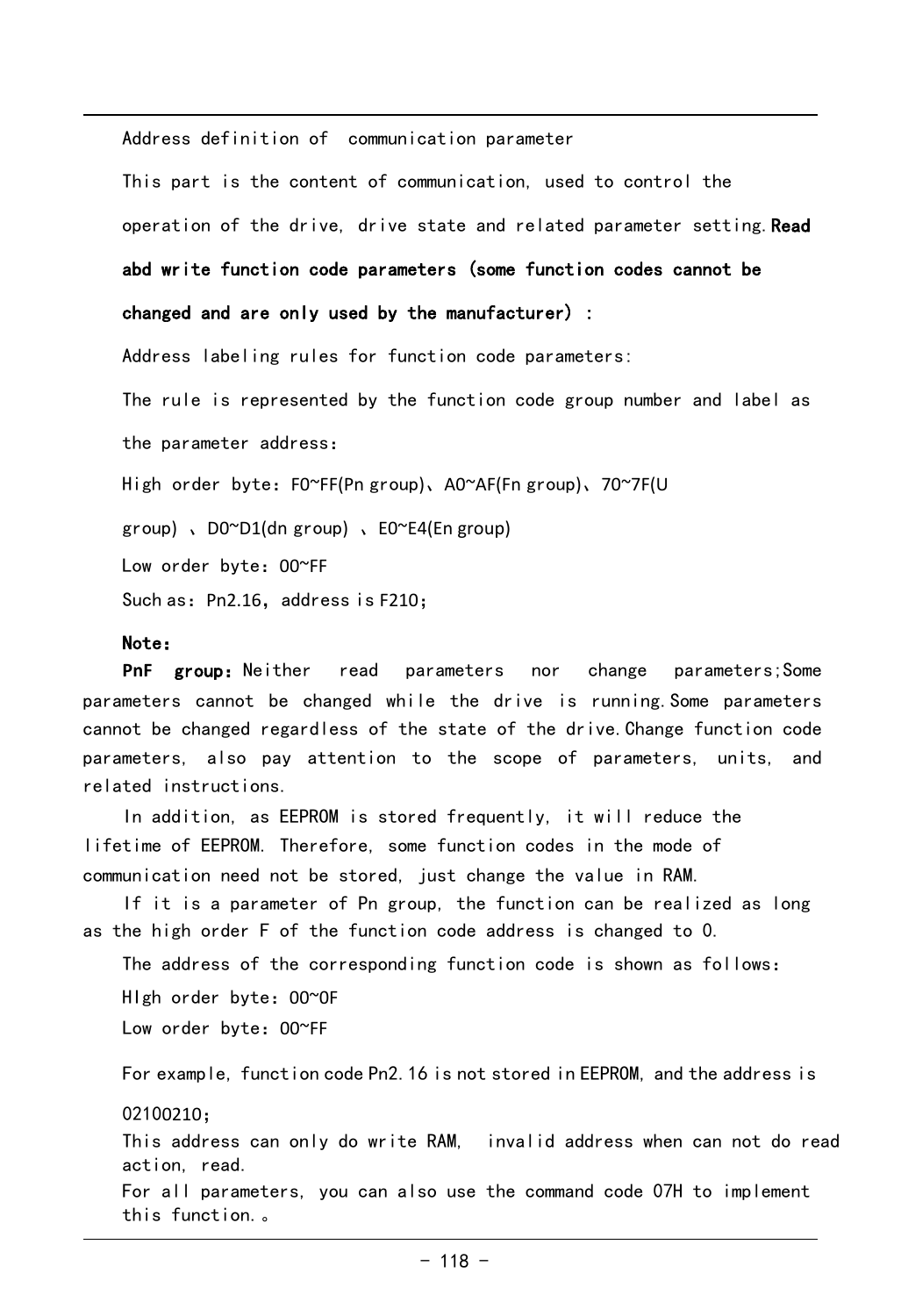## Stop/Operating parameter part:

| Communication Settings (-10000~10000 decimalism)<br>Operating frequency<br>Bus voltage<br>Output voltage<br>Output current<br>Output power<br>Output torque<br>Running speed<br>DI input symbol |
|-------------------------------------------------------------------------------------------------------------------------------------------------------------------------------------------------|
|                                                                                                                                                                                                 |
|                                                                                                                                                                                                 |
|                                                                                                                                                                                                 |
|                                                                                                                                                                                                 |
|                                                                                                                                                                                                 |
|                                                                                                                                                                                                 |
|                                                                                                                                                                                                 |
|                                                                                                                                                                                                 |
|                                                                                                                                                                                                 |
| DO output symbol                                                                                                                                                                                |
| Al1 voltage                                                                                                                                                                                     |
| Al2 voltage                                                                                                                                                                                     |
| Al3 voltage                                                                                                                                                                                     |
| Count input                                                                                                                                                                                     |
| Length value input                                                                                                                                                                              |
| Loading speed                                                                                                                                                                                   |
| PID setting                                                                                                                                                                                     |
| PID feedback                                                                                                                                                                                    |
| PLC step                                                                                                                                                                                        |
| PULSE iput pulse frequency, unit 0.01KHz                                                                                                                                                        |
| Feedback speed, unit 0.1Hz                                                                                                                                                                      |
| Remaining running time                                                                                                                                                                          |
| Al1 Voltage before correction                                                                                                                                                                   |
| Al2 Voltage before correction                                                                                                                                                                   |
| Al3 Voltage before correction                                                                                                                                                                   |
| Linear velocity                                                                                                                                                                                 |
| Current power on time                                                                                                                                                                           |
| Current running time                                                                                                                                                                            |
| PULSE input pulse frequency, unit 1Hz                                                                                                                                                           |
| Communication setting value                                                                                                                                                                     |
| Actual feedback velocity                                                                                                                                                                        |
| Master frequency X display                                                                                                                                                                      |
| Auxiliary frequency Y display                                                                                                                                                                   |
|                                                                                                                                                                                                 |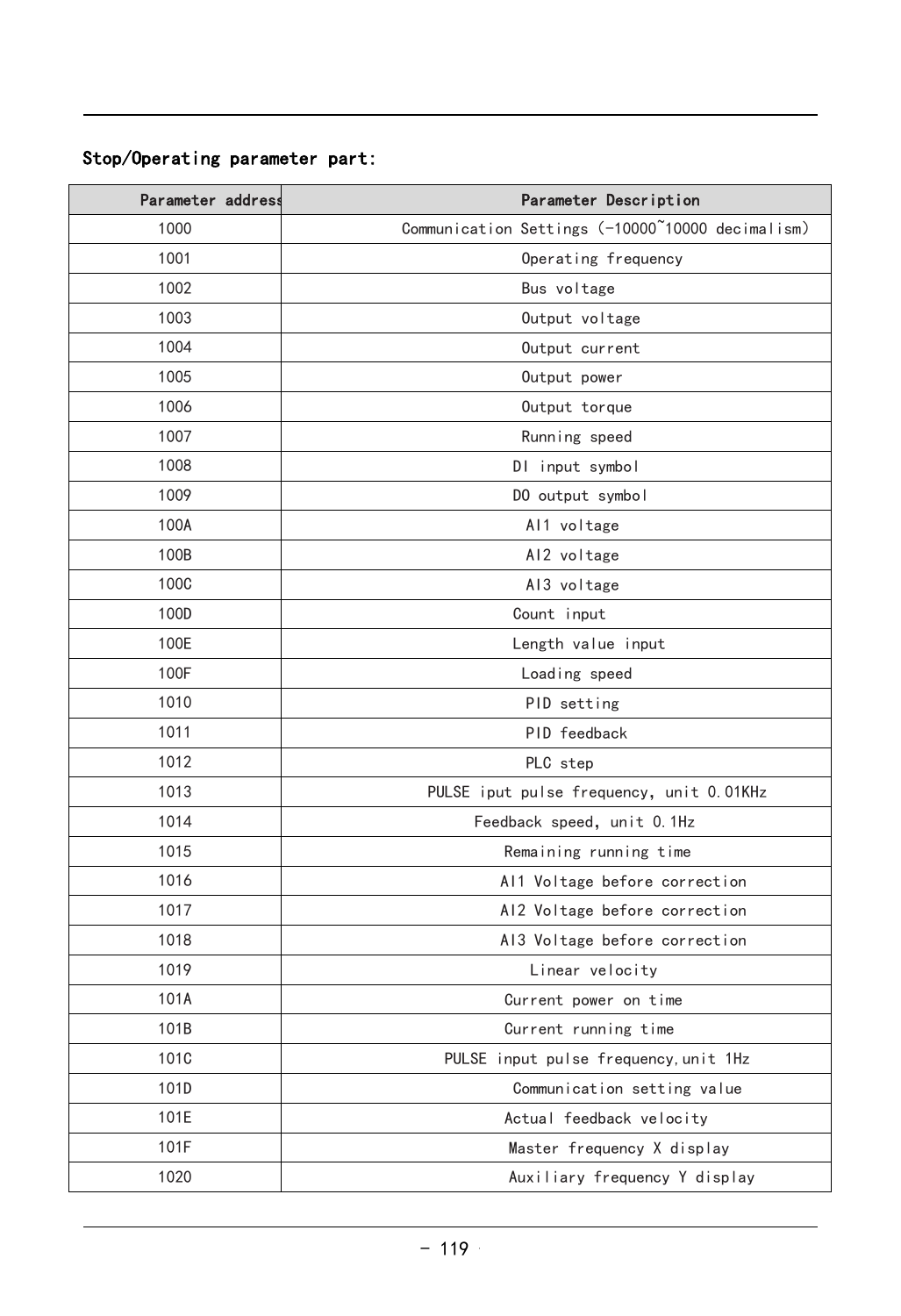Note: the communication setting value is the percentage of relative value, 10000 corresponds to 100.00%, and -10000 to -100.00%.

For the data of frequency dimension, this percentage is the percentage of relative maximum frequency (Pn2.05);For torque dimension data, this percentage is Pn1.03 (torque upper limit number setting).

#### Control command input to drive :(write only)

| Command word address | Command function    |
|----------------------|---------------------|
| 2000                 | 0001: Running CW    |
|                      | 0002: Running CCW   |
|                      | 0003: JOG CW        |
|                      | 0004: JOG CCW       |
|                      | 0005: Free downtime |
|                      | 0006: Slowing down  |
|                      | 0007: Fault reset   |

## Read drive status :(read only)

| Statusword addre | Status word function |
|------------------|----------------------|
| 3000             | 0001: Running CW     |
|                  | 0002: Running CCW    |
|                  | 0003: Downtime       |

Parameter lock password check :(if it returns 8888H, the password check is passed)

| Password address | Enter the contents of the password |
|------------------|------------------------------------|
| 1F00             | k****                              |

#### Digital output terminal control :(write only)

| Password address | Enter the contents of the password             |  |  |  |  |  |
|------------------|------------------------------------------------|--|--|--|--|--|
| 1F00             | *****                                          |  |  |  |  |  |
|                  | Digital output terminal control : (write only) |  |  |  |  |  |
| Command address  | Command content                                |  |  |  |  |  |
|                  | BITO: D01 output control                       |  |  |  |  |  |
| 2001             | BIT1: D02 output control                       |  |  |  |  |  |
|                  | BIT2: RELAY1 output control                    |  |  |  |  |  |
|                  |                                                |  |  |  |  |  |
|                  | $-120$                                         |  |  |  |  |  |
|                  |                                                |  |  |  |  |  |
|                  |                                                |  |  |  |  |  |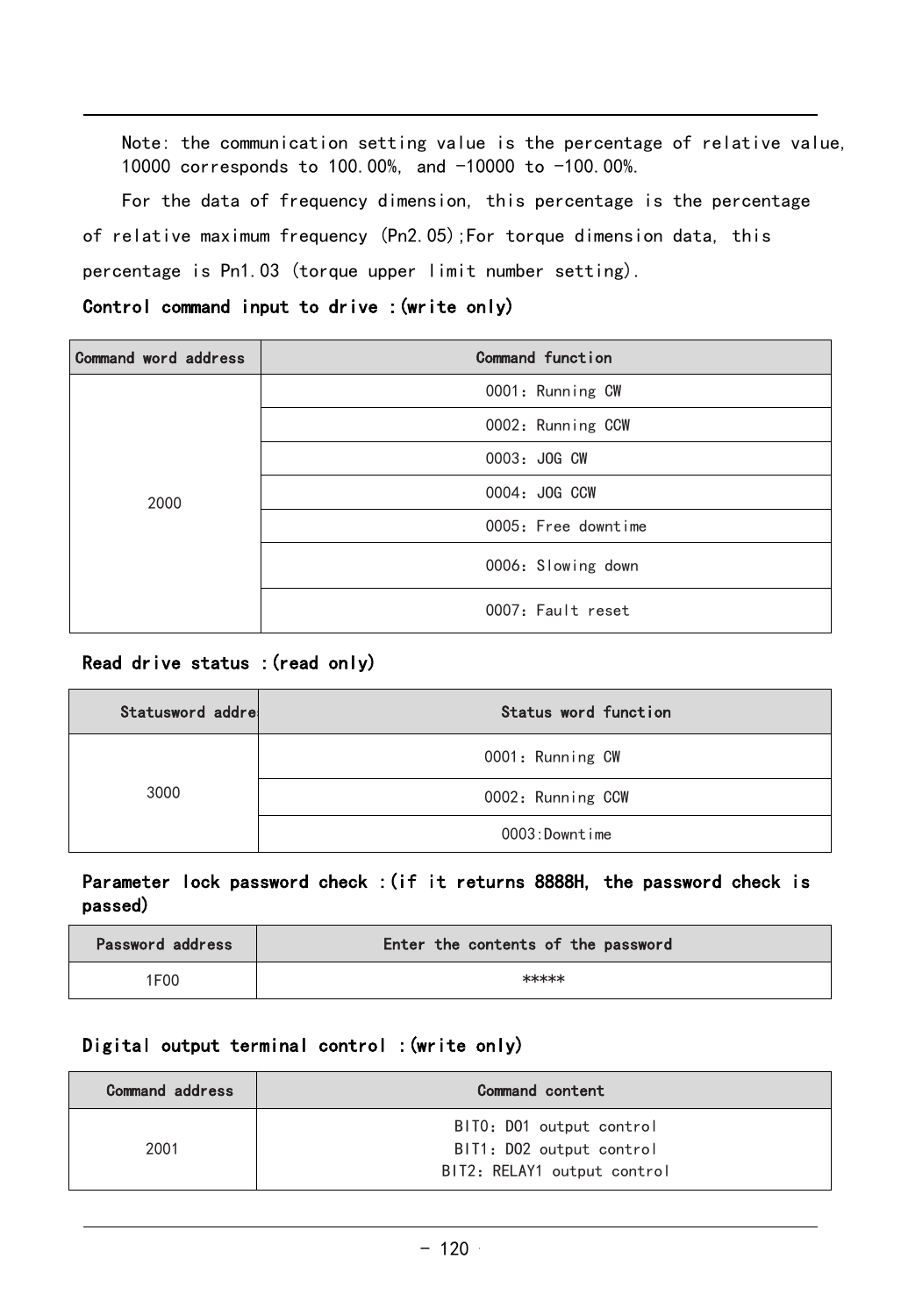| BIT3: RELAY2 output control |
|-----------------------------|
| BIT4: FMR output control    |
| BIT5: VD01                  |
| BIT6: VDO2                  |
| BIT7: VD03                  |
| BIT8: VD04                  |
| BIT9: VD05                  |
|                             |

## Analog output AO1 control :(write only)

| <b>Command address</b> | Command content                    |
|------------------------|------------------------------------|
| 2002                   | $0 \sim 7$ FFF is $0\% \sim 100\%$ |

# Analog output AO2 control: (only write)

| <b>Command address</b> | Command content                    |
|------------------------|------------------------------------|
| 2003                   | $0 \sim 7$ FFF is $0\% \sim 100\%$ |

## PULSE output control: (only write)

| <b>Command address</b> | <b>Command content</b> |
|------------------------|------------------------|
| 2004                   | 0~7FFF表示0%~100%        |

# Driver fault description:

| 0000: No fault<br>0001: Retain<br>0002: Accelerated overcurrent<br>0003: Decelerated overcurrent<br>0004: Constant speed over current<br>0005: Acceleration overvoltage |
|-------------------------------------------------------------------------------------------------------------------------------------------------------------------------|
|                                                                                                                                                                         |
|                                                                                                                                                                         |
|                                                                                                                                                                         |
|                                                                                                                                                                         |
|                                                                                                                                                                         |
|                                                                                                                                                                         |
| 0006: Deceleration overvoltage                                                                                                                                          |
| 0007: Constant overvoltage                                                                                                                                              |
| 0008: Buffer resistance overload fault                                                                                                                                  |
| 0009: Under-voltage fault                                                                                                                                               |
| 000A: Driver overloading                                                                                                                                                |
| 000B: Motor overloading                                                                                                                                                 |
| 000C: Input lack of phase                                                                                                                                               |
|                                                                                                                                                                         |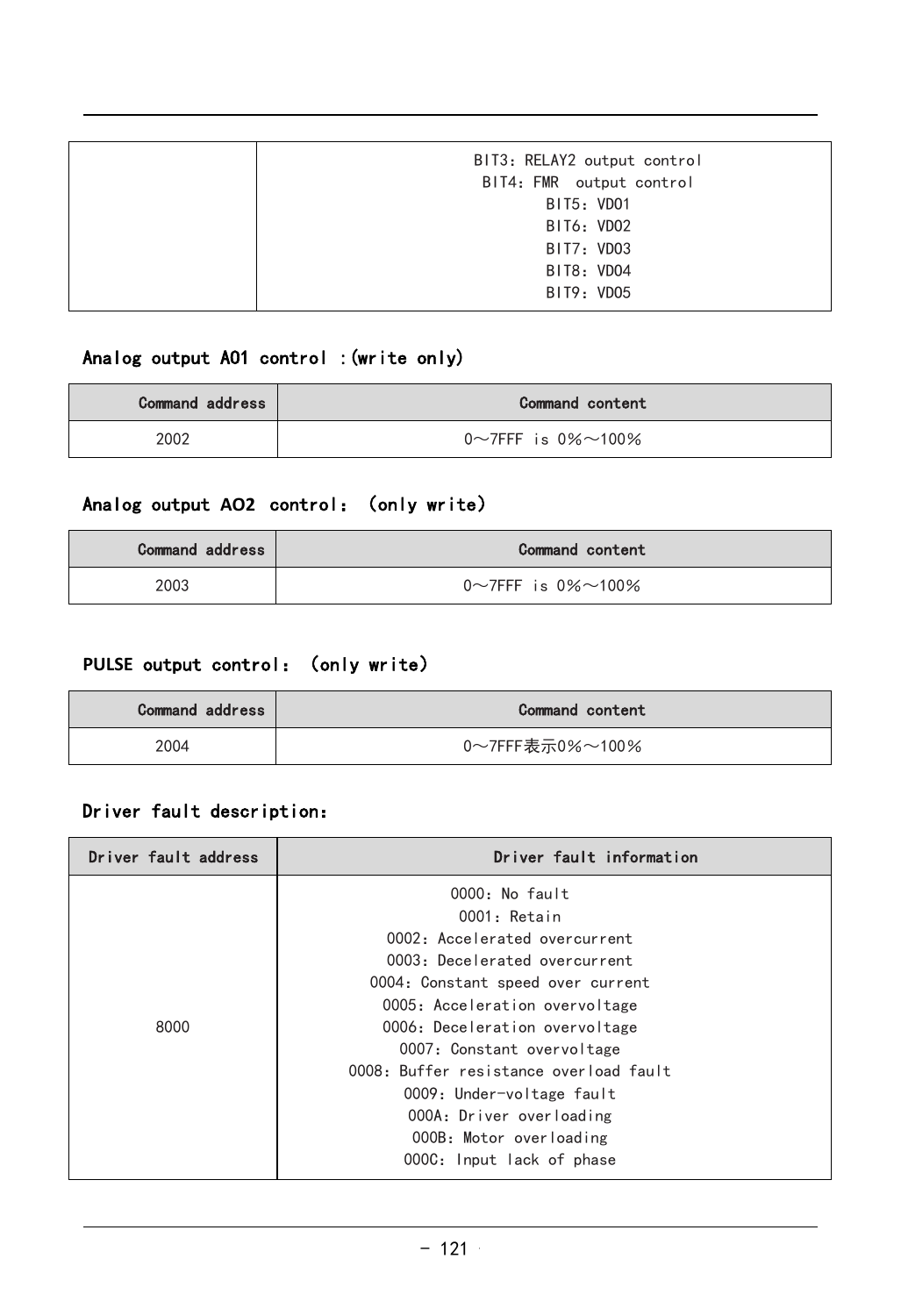| 000D: Output lack phase                            |
|----------------------------------------------------|
| 000E: Module is overheating                        |
| 000F: External fault                               |
| 0010: Abnormal communication                       |
| 0011: Abnormalcontactor                            |
| 0012: Current detection fault                      |
| 0013: Motor tuning fault                           |
| 0014: Encoder/PG card failure                      |
| 0015: Parameter read-write exception               |
| 0016: Driver hardware failure                      |
| 0017: Short circuit fault of motor to ground       |
| 001A: Run time arrival                             |
| 001B: User-defined faults1                         |
| 0010: User-defined faults2                         |
| $001D$ Power on time arrival                       |
| $001F:$ Off $load$                                 |
| 001F: Feedback lost when run PID                   |
| 0028: Fast current limiting timeout failure        |
| 0029: Switching motor failure during operation     |
| 002A: Excessive speed deviation                    |
| 002B: Motor overspeed                              |
| 002D: Motor thermal                                |
| 0033: Initial position error                       |
| 0036: Zero lost                                    |
| 0037: When the pulse position is synchronized, the |
| follow-up deviation is too large.                  |
| 005A: Encoder wire number setting error            |
| 005B: No encoder connected                         |
|                                                    |

## Communication fault information description data (fault code) :

| Communication failure address | Failure function description |
|-------------------------------|------------------------------|
|                               | 0000: No fault               |
|                               | 0001: Password error         |
|                               | 0002: Command code error     |
|                               | 0003: CRC checking error     |
| 8001                          | 0004: Invalid address        |
|                               | 0005: Invalid parameter      |
|                               | 00061nvalid parameter change |
|                               | 0007: System locked          |
|                               | 0008: In EEPROM operation    |
|                               |                              |
|                               | $-122$                       |
|                               |                              |
|                               |                              |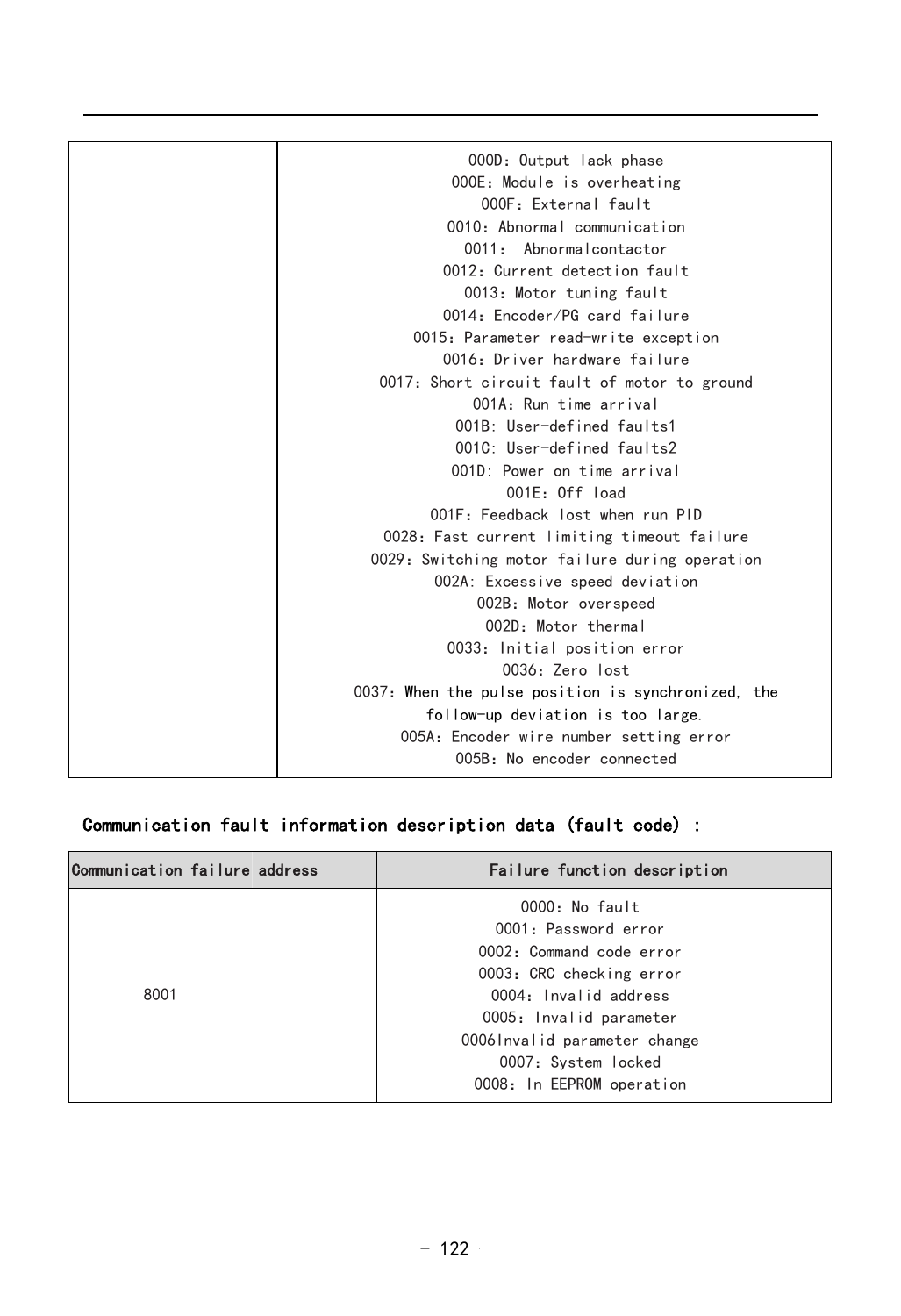#### **PnA group communication parameter description**

| PnA. 00<br>Setting<br>range | Communication type |   | Factory default |                   |        |  |
|-----------------------------|--------------------|---|-----------------|-------------------|--------|--|
|                             |                    | 0 |                 | 485 communication |        |  |
|                             |                    |   |                 | Retain            |        |  |
|                             |                    | 2 |                 |                   | Retain |  |
|                             |                    | 3 | CAN. LINK card  |                   |        |  |
|                             |                    | 4 |                 |                   | Retain |  |

Select the driver with communication card type.To accommodate different communication protocol processing within the drive.

| Single digits: MODBUS<br>0: 300BPS<br>1: 600BPS<br>2: 1200BPS<br>3: 2400BPS<br>4: 4800BPS<br>5: 9600BPS<br>6: 19200BPS<br>7: 38400BPS<br>8: 57600BPS<br>PnA. 01<br>9: 115200BPS<br>Setting<br>Ten digits: Retain<br>range<br>Hundred digit: Retain<br>Thousand digit: CAN. LINK<br>Baud rate 0: 20Kbps<br>1: 50Kbps<br>2: 100Kbps<br>3: 125Kbps<br>4: 250Kbps<br>5: 500Kbps<br>6:1M<br>This parameter is used to set the data transfer rate between the host<br>computer and the driver. Note that the baud rate set by the host and driver<br>must be the same, otherwise, the communication cannot proceed. The higher<br>the baud rate, the faster the communication speed.<br>PnA. 02<br>Data format<br>Factory default<br>0<br>$-123$ |  |  | Baud rate | Factory default | 6005 |  |
|--------------------------------------------------------------------------------------------------------------------------------------------------------------------------------------------------------------------------------------------------------------------------------------------------------------------------------------------------------------------------------------------------------------------------------------------------------------------------------------------------------------------------------------------------------------------------------------------------------------------------------------------------------------------------------------------------------------------------------------------|--|--|-----------|-----------------|------|--|
|                                                                                                                                                                                                                                                                                                                                                                                                                                                                                                                                                                                                                                                                                                                                            |  |  |           |                 |      |  |
|                                                                                                                                                                                                                                                                                                                                                                                                                                                                                                                                                                                                                                                                                                                                            |  |  |           |                 |      |  |
|                                                                                                                                                                                                                                                                                                                                                                                                                                                                                                                                                                                                                                                                                                                                            |  |  |           |                 |      |  |
|                                                                                                                                                                                                                                                                                                                                                                                                                                                                                                                                                                                                                                                                                                                                            |  |  |           |                 |      |  |
|                                                                                                                                                                                                                                                                                                                                                                                                                                                                                                                                                                                                                                                                                                                                            |  |  |           |                 |      |  |

|  | PnA. 07 | Data<br>rmat | Factory<br>detault |  |
|--|---------|--------------|--------------------|--|
|--|---------|--------------|--------------------|--|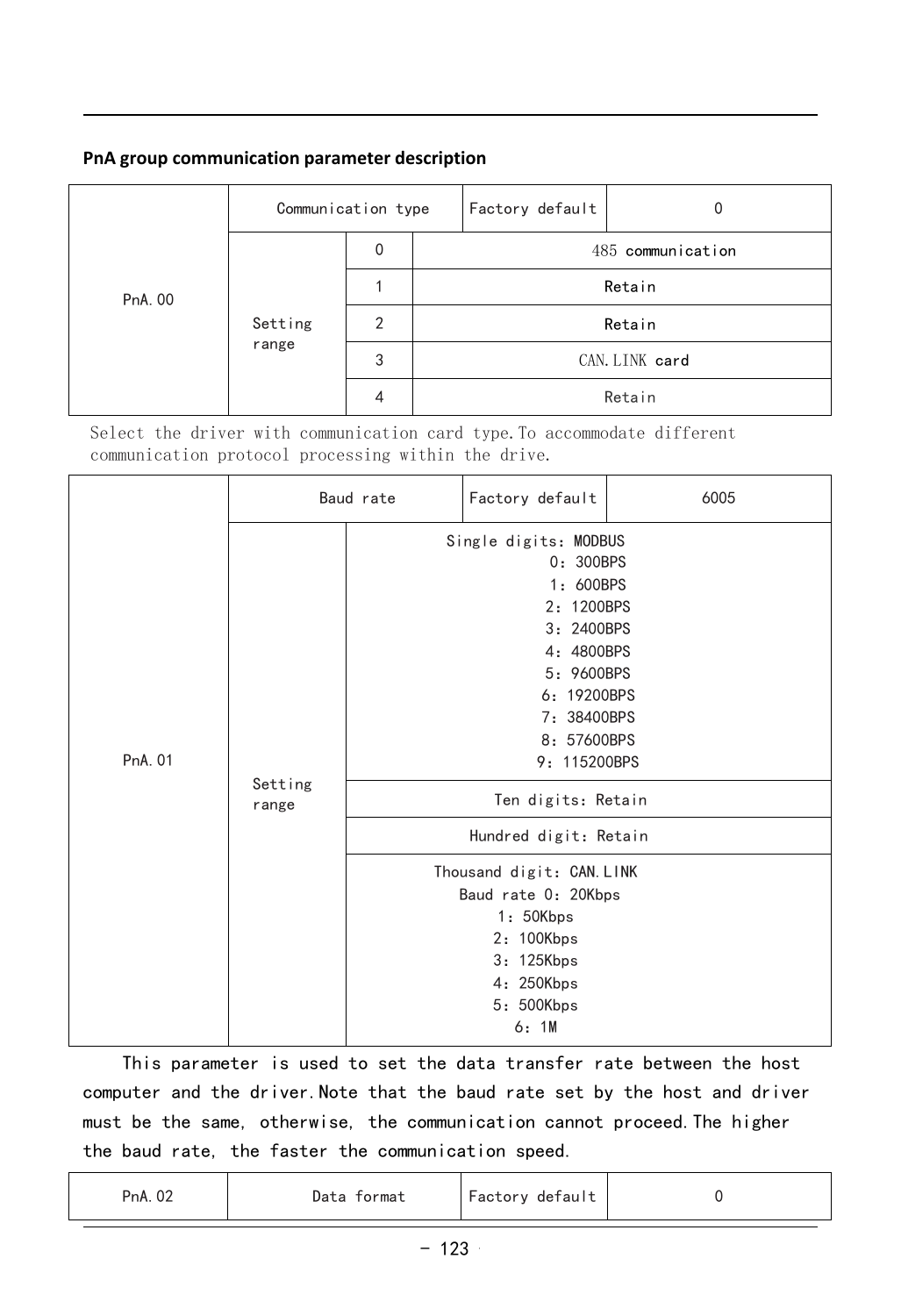|                  | 0 | No check: data format $\langle 8, N, 2 \rangle$      |
|------------------|---|------------------------------------------------------|
|                  |   | Even checking: data format $\langle 8, E, 1 \rangle$ |
| Setting<br>range |   | Odd check: data format $\langle 8, 0, 1 \rangle$     |
|                  | 3 | No check: data format $\langle 8-N-1 \rangle$        |

The data format set by the host computer and the drive must be consistent, otherwise, the communication cannot proceed.

| PnA, 03 | The machine address |                               | Factory default |  |
|---------|---------------------|-------------------------------|-----------------|--|
|         | Setting range       | 1~247. O is broadcast address |                 |  |

 The data format set by the host computer and the drive must be consistent, otherwise, the communication cannot proceed.

The uniqueness of the local address (except the broadcast address) is the basis for point-to-point communication between the host computer and the drive.

| PnA. 04 |               |  | Response latency   Factory default | 2ms |
|---------|---------------|--|------------------------------------|-----|
|         | Setting range |  | $\degree$ 20ms                     |     |

essing time of the system. If the<br>processing time of the system, the system<br>onse delay time is up before sending data<br>out Factory default 0.0 s<br>0.0 s (invalid), 0.1~60.0s<br>0s, the communication timeout parameter is<br>-124 Communication time of the intermediate time between the end of the<br>
the driver and the data sent to the upper computer. If the<br>
less than the processing time of the system, the response<br>
ject to the processing time of the Response delay: refers to the intermediate time between the end of the data received by the driver and the data sent to the upper computer.If the response delay is less than the processing time of the system, the response delay shall be subject to the processing time of the system. If the response delay is longer than the processing time of the system, the system shall delay to wait until the response delay time is up before sending data to the computer.

| PnA. 05 | Communication timeout | Factory default                       | 0.0 s |
|---------|-----------------------|---------------------------------------|-------|
|         | Setting range         | $0.0 s$ (invalid), $0.1^{\circ}60.0s$ |       |

When the function code is set to 0.0s, the communication timeout parameter is invalid.